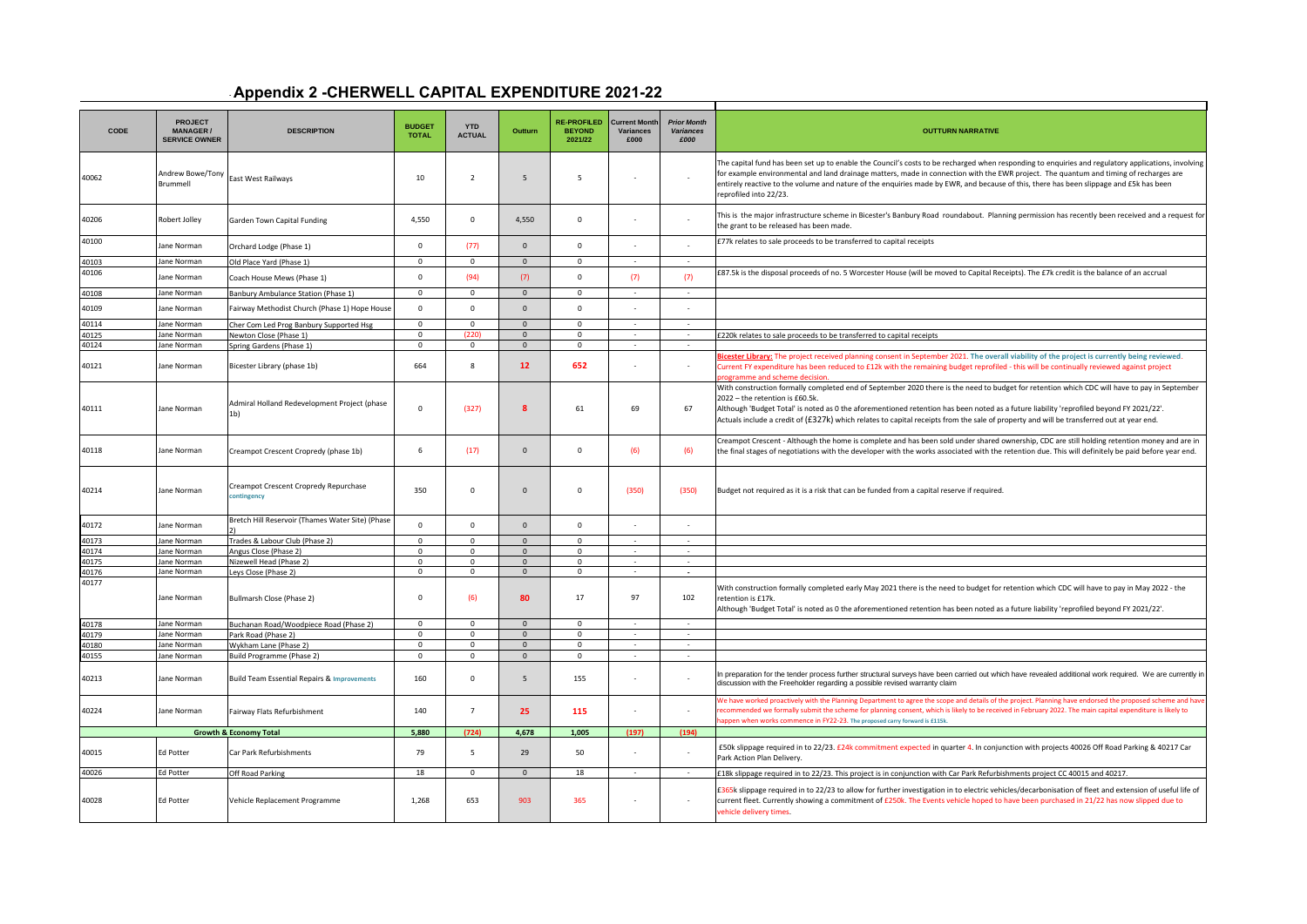## CHERWELL CAPITAL EXPENDITURE 2021-22

| CODE           | <b>PROJECT</b><br><b>MANAGER/</b><br><b>SERVICE OWNER</b> | <b>DESCRIPTION</b>                                                                 | <b>BUDGET</b><br><b>TOTAL</b> | <b>YTD</b><br><b>ACTUAL</b> | Outturn                          | <b>RE-PROFILED</b><br><b>BEYOND</b><br>2021/22 | <b>Current Month</b><br>Variances<br>£000 | <b>Prior Month</b><br><b>Variances</b><br>£000 | <b>OUTTURN NARRATIVE</b>                                                                                                                                                                                                                                                                                                                                                                                                                                                                                                                 |
|----------------|-----------------------------------------------------------|------------------------------------------------------------------------------------|-------------------------------|-----------------------------|----------------------------------|------------------------------------------------|-------------------------------------------|------------------------------------------------|------------------------------------------------------------------------------------------------------------------------------------------------------------------------------------------------------------------------------------------------------------------------------------------------------------------------------------------------------------------------------------------------------------------------------------------------------------------------------------------------------------------------------------------|
| 40031          | Ed Potter                                                 | Urban City Electricity Installations                                               | 15                            | $\Omega$                    | 15                               | $\mathbf 0$                                    | in a                                      |                                                | This project is for the refurbishment of electric sockets in Bicester town centre. The Full £15k is expected to be spent in early part of quarter 4,<br>waiting additional quotation before progressing.                                                                                                                                                                                                                                                                                                                                 |
| 40186          | Ed Potter                                                 | <b>Commercial Waste Containers</b>                                                 | 25                            | 12                          | 25                               | $\Omega$                                       | $\Omega$                                  | $\mathbf 0$                                    | Full spend is expected in quarter 4 of 21/22.                                                                                                                                                                                                                                                                                                                                                                                                                                                                                            |
| 40187          | Ed Potter                                                 | On Street Recycling Bins                                                           | 22                            | $\overline{4}$              | $\overline{4}$                   | 18                                             |                                           |                                                | No futher spend anticipated in 21/22. £18k slippage required in to 22/23.                                                                                                                                                                                                                                                                                                                                                                                                                                                                |
| 40188          | <b>Ed Potter</b>                                          | Thorpe Lane Depot Capacity Enhancement                                             | 174                           | $\overline{\mathbf{3}}$     | 13                               | 161                                            | $\sim$                                    | $\sim$                                         | £161k slippage required in to 22/23, £10k currently showing as a commitment - requirement of space and infrastructure is still being reviewed.<br>Commitments expected in early 2022/23 - project also delayed due to heating improvements and disruption at Thorpe Lane Depot taking placed<br>iring quarter 4 of 2021/22                                                                                                                                                                                                               |
| 40216          | Ed Potter                                                 | <b>Street Scene Furniture and Fencing project</b>                                  | 24                            | $\Omega$                    | $\Omega$                         | 24                                             | $\sim$                                    |                                                | Full £24k to be slipped in to 22/23. This project is for repairing/replacing metal steps at Kirtlington Quarry. Issues with the expiring lease,<br>landowner and covid has resulted in delays. Building Control have visited the site and deemed no immediate work required until lease ownership<br>esolved.                                                                                                                                                                                                                            |
| 40217          | <b>Ed Potter</b>                                          | Car Parking Action Plan Delivery                                                   | 175                           | $\Omega$                    | 80                               | 95                                             | $\sim$                                    |                                                | Currently showing a commitment of £80k for 21/22, no further spend anticpated. £95k slippage required in to 22/23. Projects in conjunction with<br>40015 & 40026. Slippage has been mainly delayed due to covid restrictions, in addition the vacant street scene and landscape manger post who<br>vould originally lead has not been filled, resources are limited.                                                                                                                                                                     |
| 40218          | <b>Ed Potter</b>                                          | Depot Fuel System Renewal                                                          | 50                            | 15                          | 15                               | 35                                             |                                           |                                                | £35k slippage required in to 22/23 due to delays with progression of redevelopment of Bicester depot. Spend ytd is for Thorpe lane depot, the<br>decision was taken to put Highfield depot on hold until further along in the redevelopment plans.                                                                                                                                                                                                                                                                                       |
| 40220          | <b>Ed Potter</b>                                          | Horsefair Public Conveniences                                                      | 150                           | $\overline{\mathbf{3}}$     | 156                              | $\mathbf 0$                                    | 6                                         | 6                                              | urrently showing a £153k commitment. Anticipating outturn at £156k for 21/22. Changing places grant applied for - still awaiting result of                                                                                                                                                                                                                                                                                                                                                                                               |
| 40222          | Ed Potter                                                 | Burnehyll- Bicester Country Park                                                   | 175                           | $\overline{7}$              | 53                               | 122                                            |                                           |                                                | llippage of £122k expected in to 22/23. Currrently showing a £16k commitment and a further £30k expected in period 12. Delays to recruitment of<br>puntry Park projects officer and Landscape Architect have delayed progress with project.                                                                                                                                                                                                                                                                                              |
| 40248          | Ed Potter                                                 | Solar Panels at Castle Quay                                                        | 53                            | $\mathbf 0$                 | $\Omega$                         | 53                                             |                                           |                                                | Full slippage of £53k expected in to 22/23. Resources have been limited. This project is being led by the joint Climate Action Team.                                                                                                                                                                                                                                                                                                                                                                                                     |
| 40235          | Ed Potter                                                 | Chargeable Garden & Food Waste                                                     | 1,200                         | 197                         | 1,200                            | $\mathsf 0$                                    |                                           |                                                | Full spend is expected in 21/22. Currrently showing a commitment of £904k. Final spend of £99k to be committed in period 12 - this is for delivery<br>of food waste caddies, liners, literature before scheme begins.                                                                                                                                                                                                                                                                                                                    |
|                |                                                           | <b>Environment and Waste Total</b><br><b>Environment and Place total</b>           | 3.428<br>9,308                | 898<br>174                  | 2,493<br>7,171                   | 941<br>1,946                                   | 6<br>(191)                                | 6<br>(188)                                     |                                                                                                                                                                                                                                                                                                                                                                                                                                                                                                                                          |
| 40081          | <b>Robert Fuzesi</b>                                      | Bicester Town Centre Redevelopment                                                 | $\mathbf{0}$                  | 16                          | $\mathbf{0}$                     | $\mathbf{0}$                                   |                                           |                                                | Works have been charged to revenue.- project closed                                                                                                                                                                                                                                                                                                                                                                                                                                                                                      |
| 40092          | <b>Chris Hipkiss</b>                                      | Spiceball Riverbank Reinstatement                                                  | $\mathbf 0$                   | $\Omega$                    | $\Omega$                         |                                                |                                           |                                                | This virement has been actioned and the £50k moved to Castle Quay2                                                                                                                                                                                                                                                                                                                                                                                                                                                                       |
| 40139          | <b>Stuart Parkhurst</b>                                   | Banbury Health Centre - Refurbishment of<br>Ventilation, Heating & Cooling Systems | 100                           | (4)                         | $\Omega$                         | 100                                            | $\sim$                                    | $\sim$                                         | Tenders now complete and currently engaging with the tenants. Expect full utilisation of the £100k by July 2022                                                                                                                                                                                                                                                                                                                                                                                                                          |
| 40141          | Chris Hipkiss                                             | Castle Quay 2                                                                      | 17,459                        | 12,527                      | 15,600                           | 1,859                                          | (0)                                       | (0)                                            | Final construction payment to McLaren scheduled in June23                                                                                                                                                                                                                                                                                                                                                                                                                                                                                |
| 40144          | Chris Hipkiss                                             | Castle Quay 1                                                                      | 3,303                         | 89                          | 1.339                            | 1.964                                          | (0)                                       | (0)                                            | £3.3m budgeted for works on Castle Quay Shopping centre excluding M&S unit                                                                                                                                                                                                                                                                                                                                                                                                                                                               |
| 40162          | Robert Fuzesi                                             | Housing & IT Asset System joint CDC/OCC                                            | 100                           | $\Omega$                    | $\Omega$                         | 100                                            | $\sim$                                    |                                                | CDC and OCC are working jointly to purchase an overarching property system (aka project 'Single View of Assets') that would provide the IT<br>background/database for FM and Estate Management. Currently both Councils use their own not-fit-for-purpose or non-existing systems and with<br>the set up of the Joint Property Services the decision was made that a joint IT solution should be purchased. The £100k has been set aside in CDC's<br>capital budget for the contribution of the joint system purchase together with OCC. |
| 40167          | Stuart Parkhurst                                          | Horsefair, Banbury                                                                 | 55                            | $\mathbf 0$                 | $\Omega$                         | 55                                             | $\sim$                                    | $\sim$                                         | The works design is now completed, pending tender. Expect full utilisation of budget by July 2022                                                                                                                                                                                                                                                                                                                                                                                                                                        |
| 40190          | Stuart Parkhurst                                          | Banbury Museum Upgrade of AHU                                                      | 35                            | 12                          | 12                               |                                                | (23)                                      | $\sim$                                         | All specialist parts now have arrived from Germany and installed. No further works required, Project completed,                                                                                                                                                                                                                                                                                                                                                                                                                          |
| 40191          | Stuart Parkhurst                                          | Bodicote House Fire Compliance Works                                               | 71                            | (8)                         | $\Omega$                         | 71                                             | $\sim$                                    |                                                | £141k c/fwd from 20/21. £70k budget held back and will be loaded in to 22/23<br>Review of scope being carried out to acertain actual requirements. Spend will not take place until 22/23                                                                                                                                                                                                                                                                                                                                                 |
| 40192          | Stuart Parkhurst                                          | The Fairway Garage Demolition                                                      | $\Omega$                      | $\mathbf{1}$                | $\mathbf{1}$                     | $\Omega$                                       | $\overline{1}$                            | -1                                             | Project completed                                                                                                                                                                                                                                                                                                                                                                                                                                                                                                                        |
| 40196          | <b>Stuart Parkhurst</b>                                   | Pioneer Square Fire Panel                                                          | $\mathbf{0}$                  | (3)                         | (3)                              | $\mathbf{0}$                                   | (3)                                       | (3)                                            | Project not going ahead. Credit of £-3k relates to an unmatched accrual to a PO rolled over from 20/21<br>iurveys are now complete and assessments are being carried out to formulate the works progrmme. This project is linked to 'Works from                                                                                                                                                                                                                                                                                          |
| 40197<br>40198 | Stuart Parkhurst<br><b>Stuart Parkhurst</b>               | Corporate Asbestos Surveys<br>Corporate Fire Risk Assessments                      | 160<br>80                     | 6<br>$\mathbf 0$            | $6 \overline{6}$<br>$\mathbf{0}$ | 50<br>$\mathbf 0$                              | (104)<br>(80)                             | (54)<br>(80)                                   | ompliance Surveys' project. Anticipated saving of £104k<br>Fire risk assessments are now completed resulting in a saving of £80k                                                                                                                                                                                                                                                                                                                                                                                                         |
| 40200          |                                                           |                                                                                    | 12                            |                             |                                  | $\mathbf 0$                                    |                                           | (30)                                           | No further costs are expected. The project is complete and closed from a delivery perspective. The accrual of £18k will remain unmatched in this                                                                                                                                                                                                                                                                                                                                                                                         |
| 40201          | Stuart Parkhurst<br>Stuart Parkhurst                      | Corporate Reinstatement Cost Assessments<br>Works From Compliance Surveys          | 147                           | (18)<br>$\mathbf 0$         | (18)<br>$\Omega$                 | 147                                            | (30)<br>in a                              |                                                | ear<br>Works planned over 2 years with additional delays caused by covid 19.<br>Full spend anticipated by March 2023 which has slipped from original planned delivery of March 22 due to delays relating to the delivery of the<br>PSDS works.                                                                                                                                                                                                                                                                                           |
| 40203          | Robert Fuzesi                                             | CDC Feasibility of utilisation of proper Space                                     | 100                           | $\Omega$                    | $\Omega$                         | 100                                            |                                           |                                                | The £100k will have to be reprofiled to 2022/23 financial year. This amount has been set aside to consider the future office space of the Council                                                                                                                                                                                                                                                                                                                                                                                        |
| 40219          | Stuart Parkhurst                                          | Community Centre - Works                                                           | 197                           | 166                         | 166                              | 20                                             | (11)                                      |                                                | £130k c/fwd from 20/21. Year 2 budget allocation of £190k = £320k total. £110k budget held back and will be loaded in to 22/23. Related works<br>have now been instructed. There are 3 projects remaining that have been postponed to 22/23 due to weather (as works are mainly roofing) and<br>delayed receipt of the licence from British Waterways                                                                                                                                                                                    |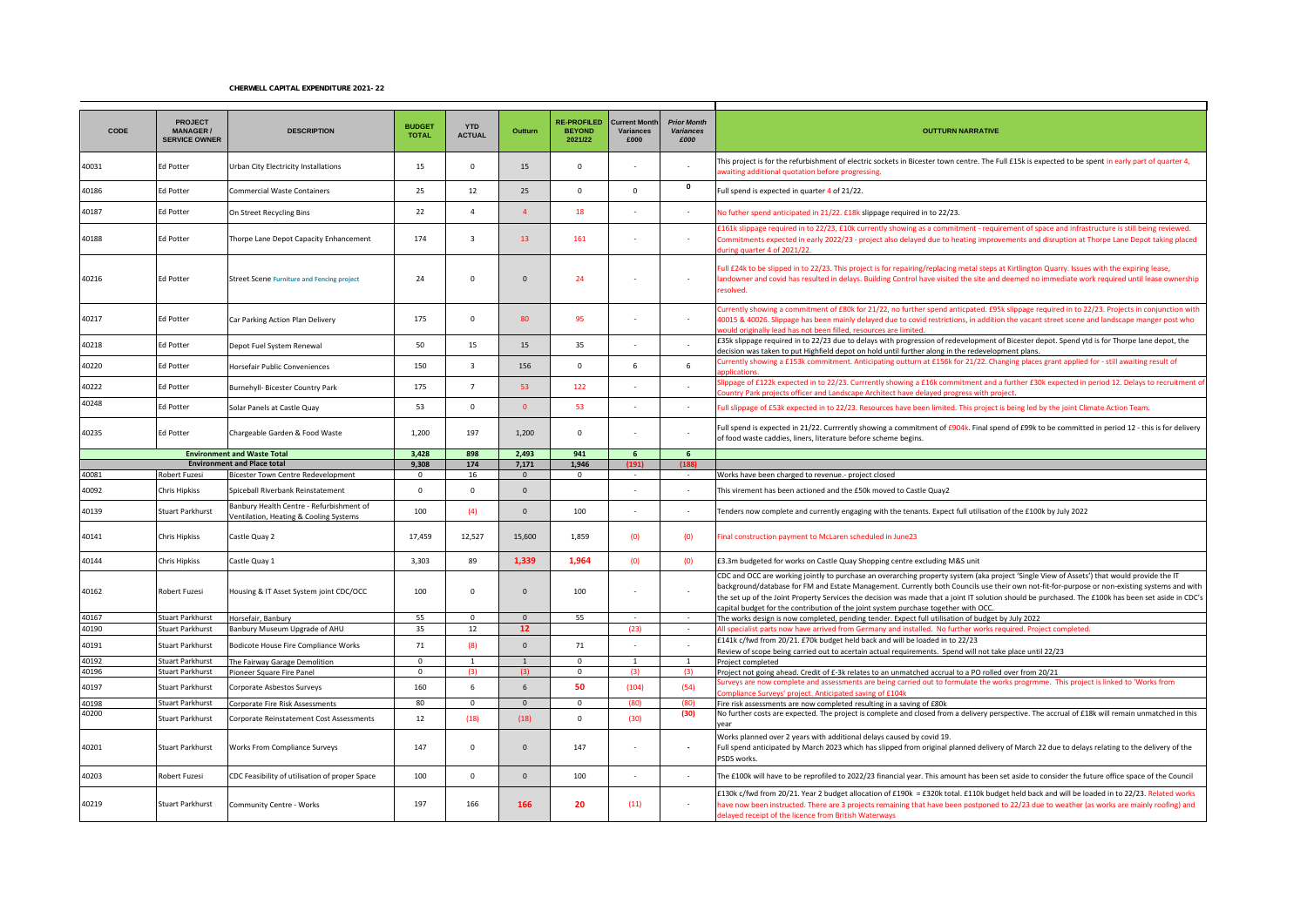## CHERWELL CAPITAL EXPENDITURE 2021-22

| CODE           | <b>PROJECT</b><br><b>MANAGER/</b><br><b>SERVICE OWNER</b> | <b>DESCRIPTION</b>                                                                             | <b>BUDGET</b><br><b>TOTAL</b> | <b>YTD</b><br><b>ACTUAL</b> | Outturn          | <b>RE-PROFILED</b><br><b>BEYOND</b><br>2021/22 | <b>Current Month</b><br>Variances<br>£000 | <b>Prior Month</b><br>Variances<br>£000 | <b>OUTTURN NARRATIVE</b>                                                                                                                                                                                                                                                                            |
|----------------|-----------------------------------------------------------|------------------------------------------------------------------------------------------------|-------------------------------|-----------------------------|------------------|------------------------------------------------|-------------------------------------------|-----------------------------------------|-----------------------------------------------------------------------------------------------------------------------------------------------------------------------------------------------------------------------------------------------------------------------------------------------------|
| 40239          | Stuart Parkhurst                                          | <b>Bicester East Community Centre</b>                                                          | 210                           | $\mathbf 0$                 | 136              | 74                                             |                                           | $\sim$                                  | year scheme - £210k in yr1 and £1240k in yr 2. Preparing final design including planning application ready for planning. Working with the tenant<br>on their design requirements to ensure smooth transition in to the new premises                                                                 |
| 40240          | Stuart Parkhurst                                          | <b>Bicester Dovecote</b>                                                                       | 53                            | $\overline{\mathbf{3}}$     | 53               | $\Omega$                                       | $\sim$                                    | $\sim$                                  | <b>Norks on site. Completion mid March 2022</b>                                                                                                                                                                                                                                                     |
| 40241          | Stuart Parkhurst                                          | Thorpe Place Roof Works                                                                        | 35                            | 0                           | $\mathbf{0}$     | 35                                             | $\sim$                                    | $\sim$                                  | Currently scoping the works which will be complete by March 2023                                                                                                                                                                                                                                    |
| 40242          | Stuart Parkhurst                                          | H&S Works to Banbury Shopping Arcade                                                           | 127                           | $\mathbf 0$                 | $\mathbf{0}$     | 127                                            |                                           |                                         | Currently scoping the works which will be completed by March 2023                                                                                                                                                                                                                                   |
| 40243          | Stuart Parkhurst                                          | West Bicester Community Centre Car Park                                                        | 35                            | 24                          | 24               | $\mathbf 0$                                    | (11)                                      | $\sim$                                  | vorks completed. Project closed                                                                                                                                                                                                                                                                     |
| 40244          | Stuart Parkhurst                                          | lood Defence Works Hanwell Fields Community<br>Centre                                          | 20                            | 29                          | 29               | $\mathbf 0$                                    | 9                                         | (1)                                     | vorks completed. Project closed                                                                                                                                                                                                                                                                     |
| 40246          | Stuart Parkhurst                                          | Banbury Museum Pedestrian Bridge                                                               | 78                            | $\mathsf 0$                 | 30               | 48                                             |                                           | $\sim$                                  | Works have been instructed pending start date, delays from British Waterways for licence to deliver works over canal. Start date on site March                                                                                                                                                      |
| 40247          | Stuart Parkhurst                                          | Service Yard at Hart Place Bicester                                                            | 28                            | 32                          | 32               | $\mathbf 0$                                    | $\overline{4}$                            | $\overline{4}$                          | Works now completed                                                                                                                                                                                                                                                                                 |
| 40249          | Stuart Parkhurst                                          | Retained Land                                                                                  | 170                           | $\mathsf 0$                 | 100              | 70                                             | $\sim$                                    | $\sim$                                  | year scheme - £170k in yr1 and £130k in yr 2. Retained land surveys now instructed for delivery. Once surveys are completed a works plan will be<br>reated. Full spend anticipated by March 2023                                                                                                    |
| 40225          | Stuart Parkhurst                                          | Drayton Pavillion - Decarbonisation Works                                                      | 86                            | $\overline{7}$              | $\mathbf{0}$     | $\mathbf 0$                                    | (86)                                      | (86)                                    | This scheme is no longer proceeding                                                                                                                                                                                                                                                                 |
| 40229          | Stuart Parkhurst                                          | Stratfield Brake Sports Ground - Decarbonisation<br>Works                                      | 159                           | 14                          | $\mathbf{0}$     | $\mathbf 0$                                    | (159)                                     | (159)                                   | This scheme is no longer proceeding                                                                                                                                                                                                                                                                 |
|                | Stuart Parkhurst                                          | Thorpe Lane Depot - Decarbonisation Works                                                      | 595                           | 30                          | 503              | $\mathbf 0$                                    | (92)                                      | $\sim$                                  | Funds are from Salix decarbonisation grant and budget has been allocated to the individual projects to manage and monitor spend at each site. In<br>principal, the PSDS works should be treated as one budget and despite some schemes appearing to have overspent, overall there is expected to be |
| 40227          | Stuart Parkhurst                                          | Banbury Museum - Decarbonisation Works                                                         | 324                           | 19                          | 410              | 0                                              | 86                                        | $\sim$                                  | an underspend which will require repayment to Salix. All works have been instructed and are on site and completion due by April 2022 except at                                                                                                                                                      |
| 40228          | Stuart Parkhurst                                          | Franklins House - Decarbonisation Works                                                        | 106                           | 23                          | 206              | $\mathbf 0$                                    | 100                                       | $\sim$                                  | the leisure centres where Salix have given the option to extend until June 2022.                                                                                                                                                                                                                    |
| 40230<br>40231 | Stuart Parkhurst<br>Stuart Parkhurst                      | Whitelands - Decarbonisation Works<br>Bicester Leisure Centre - Decarbonisation Works          | 123<br>1,401                  | 10<br>82                    | 388<br>123       | $\mathsf 0$<br>1,238                           | 265<br>(40)                               | $\sim$<br>$\sim$                        |                                                                                                                                                                                                                                                                                                     |
| 40232          | Stuart Parkhurst                                          | Kidlington Leisure Centre - Decarbonisation                                                    | 1,087                         | 48                          | 100              | 677                                            | (310)                                     | $\sim$                                  |                                                                                                                                                                                                                                                                                                     |
| 40233          |                                                           | Works                                                                                          |                               | 62                          | 118              | 830                                            | (363)                                     | $\sim$                                  |                                                                                                                                                                                                                                                                                                     |
| 40234          | Stuart Parkhurst<br>Stuart Parkhurst                      | Spiceball Leisure Centre - Decarbonisation Works<br>Woodgreen Leisure Centre - Decarbonisation | 1,311<br>795                  | 40                          | 84               | 558                                            | (153)                                     |                                         |                                                                                                                                                                                                                                                                                                     |
| 40245          | Richard Webb                                              | Works<br>Enable Agile Working                                                                  | 15                            | $\mathbf 0$                 | $\mathbf{0}$     | 15                                             |                                           | $\sim$                                  | The agile working project has started (the £15k capital budget relates to this project) but we may not reach the point that we have decided what<br>new equipment is required and have ordered it by the end of March. If we can have the option to utilise that funding in 2022/23 it will help us |
|                |                                                           |                                                                                                |                               |                             |                  |                                                |                                           |                                         | ake sure we don't rush into the wrong decisions.                                                                                                                                                                                                                                                    |
|                |                                                           | <b>Community Development Assets and Investment</b><br><b>Comm Dev Assets total</b>             | 28,577<br>28,577              | 13,210<br>13,210            | 19,439<br>19,439 | 8,138<br>8,138                                 | (1,000)<br>(1,00)                         | (408)                                   |                                                                                                                                                                                                                                                                                                     |
| 40204          | Michael Furness                                           | Finance Replacement System                                                                     | 215                           | 197                         | -205             | $\mathbf 0$                                    | (10)                                      | $\sim$                                  | roject completion in March 2022 with £10k savings forecast.                                                                                                                                                                                                                                         |
| 40250          | Michael Furness                                           | Cashier Finance System Project                                                                 | 45                            | $\mathsf 0$                 | 20               | 25                                             |                                           | $\sim$                                  | Tender process has started however not all funds are expected to be fully spent by March 2022. Go live date is June 2022.                                                                                                                                                                           |
|                | <b>Finance Total</b>                                      |                                                                                                | 260                           | 197                         | 225              | $\Omega$                                       | (10)                                      |                                         |                                                                                                                                                                                                                                                                                                     |
| 40208          | Karen Edwards                                             | Project Manager for HR/Payroll system                                                          | 100                           | $\overline{a}$              | 100              | $\mathsf 0$                                    | $\sim$                                    | $\sim$                                  | Remaining 96K to be spent on further implementation of I Trent.                                                                                                                                                                                                                                     |
|                | <b>HR Total</b>                                           |                                                                                                | 100                           | $\overline{4}$              | 100              | $\bullet$                                      | in 19                                     | $\sim$                                  |                                                                                                                                                                                                                                                                                                     |
| 40054          | Tim Spiers                                                | Land & Property Harmonisation                                                                  | $\mathsf{O}\xspace$           | 42                          | 20               | $\mathsf{O}\xspace$                            | 20                                        | 22                                      | On target to complete February 2022. Budget variance to be covered from 40211.                                                                                                                                                                                                                      |
| 40056          | <b>Tim Spiers</b>                                         | 5 Year Rolling HW / SW Replacement Prog                                                        | 50                            | $\mathbf{0}$                | $\Omega$         | 50                                             |                                           | $\sim$                                  | udget required for hardware refresh, delayed due to Co-Vid and council wide remote working.                                                                                                                                                                                                         |
| 40170          | <b>Tim Spiers</b>                                         | Customer Excellence & Digital Transfer                                                         | 30                            | $\mathbf{0}$                | $\mathbf{0}$     | $\mathbf 0$                                    | (30)                                      | (30)                                    | udget no longer needed                                                                                                                                                                                                                                                                              |
| 40210          | Tim Spiers                                                | CDC & OCC Technology Alignment                                                                 | $\overline{4}$                | 142                         | $\mathbf{0}$     | $\mathbf 0$                                    | (4)                                       | (0)                                     | E4k under spend, budget no longer needed.                                                                                                                                                                                                                                                           |
| 40211          | <b>Tim Spiers</b>                                         | Legacy Iworld System Migration                                                                 | 50                            | $\mathbf{0}$                | $\Omega$         | $\mathbf{0}$                                   | (50)                                      | (22)                                    | Budget no longer required. £20k to be used to cover overspend on Land & Property 40054.                                                                                                                                                                                                             |
|                |                                                           |                                                                                                |                               |                             |                  |                                                |                                           |                                         |                                                                                                                                                                                                                                                                                                     |